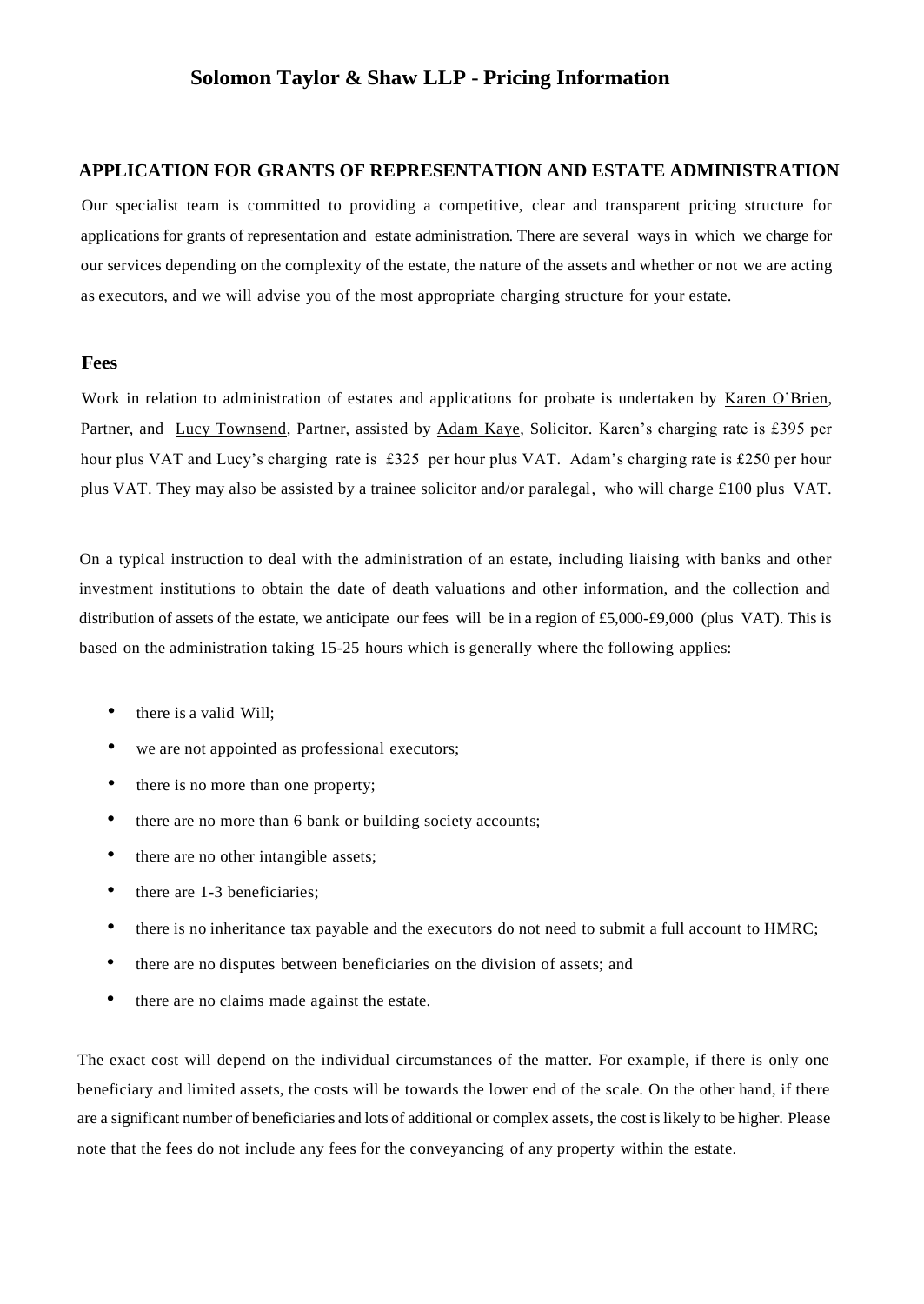In some circumstances we are able to deal with the preparation and submission of an application for a grant of probate only. In such cases we will charge a fixed fee of£ 1,250-£2,000 (excluding VAT). This is based on theapplication for a grant of probate taking 3-6 hours to complete, where the executor is able to provide us with a schedule of the assets and liabilities of the estate and where the estate is not a taxable estate.

#### **Disbursements**

Disbursements are additional costs relating to the matter which are payable to third parties. The disbursements likely to be incurred in respect of a probate instruction are as follows:

- £7 for the swearing of the Oath (per executor)
- Bankruptcy-only Land Charges Department searches (£2 per beneficiary)
- Fees for the posting of advertisements in The London Gazette and in a local newspaper to protect against unexpected claims from unknown creditors (fee available upon application)
- Inheritance tax payable to HMRC
- Anti-money laundering searches at a cost of £5.25 plus VAT for UK residents
- Accountancy fees for the preparation of tax returns
- Valuation fees for <sup>a</sup> property or stocks and shares
- Postal redirection fee (if required) £46.99 for three months
- Probate application fee from £273 per one copy  $(\text{\pounds}1.50$  for each additional copy of the Grant)

#### **Services we will provide to you**

- You will have <sup>a</sup> dedicated and experienced probate Solicitor or Partner to work on the administration throughout
- We will advise on the type of probate application you will require after fully reviewing the Will (if there is one) and all surrounding circumstances
- Obtain the relevant information and documents required to complete the IHT return form and calculate any Inheritance Tax payable.
- Draft a statement for you to sign
- Submit the relevant forms to HMRC and organise payment of the Inheritance Tax
- Make the application to the Probate Registry on your behalf (either online or by Post depending on the type of application)
- Obtain the Grant of Probate or Grant of Letters of Administration
- Collect and distribute all assets in the estate
- Prepare estate accounts